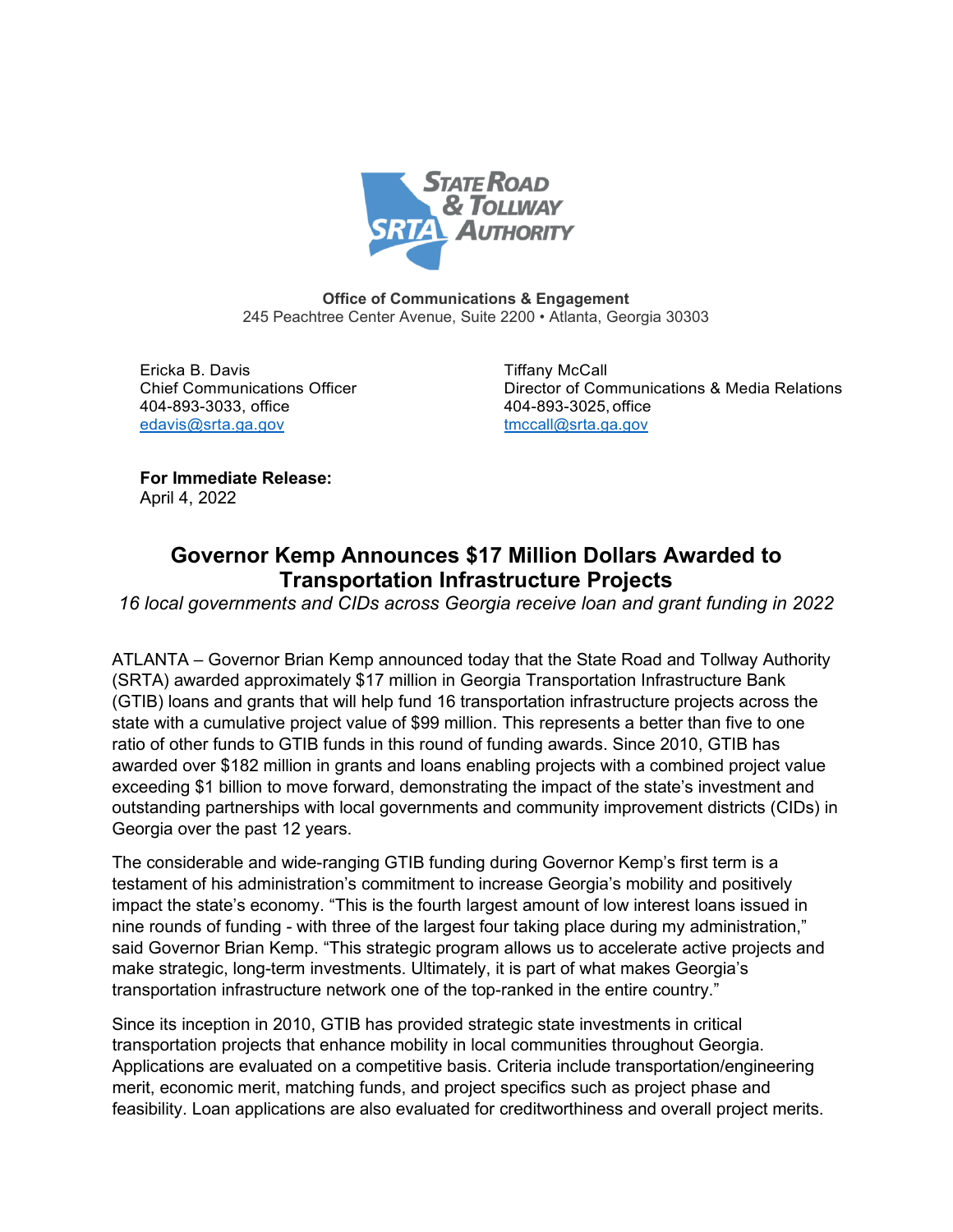An advisory committee comprised of representatives from state agencies and statewide associations evaluate SRTA staff recommendations and make final recommendations to the SRTA board. Funds distributed by GTIB are used for capital expenses related to road and bridge infrastructure work.

"This year will be 12 years for GTIB, and we share the same enthusiasm and commitment that we did with our first round of awards," said SRTA Executive Director Chris Tomlinson. The program continues to support and encourage transportation projects that promote economic development and mobility for Georgia citizens and this year's award recipients are reflective of that."

Recent awards have been provided to a diverse group of 16 projects in five cities, five CIDs and six counties. Tomlinson confirmed that, "With this round of funding, we kept the focus on investments in key economic engines such as downtown Atlanta, Town Center in Cobb County, Athens-Clarke County, and accelerated much needed infrastructure upgrades in rural areas such as the City of Sparks and Union County."

The GTIB application window started October 1st and closed on Wednesday, December 15, 2021. Fiscal Year 2022 awardees, project descriptions, and funding amounts are as follows:

# **Atlanta Downtown Improvement District**

# *Courtland Street Bus Lane*

This project will convert the westernmost travel lane of Courtland Street to a bus-only lane during the AM/PM peak from Portman Boulevard to MLK Jr Dr., approximately one mile. This lane will be used by CobbLinc, GCT, MARTA, and Xpress buses and is expected to reduce transit travel times and improve on-time performance. The conversion includes repaving and restriping the lane and the addition of three bus stops. The lane will connect to the Summerhill BRT Lane on MLK Dr.

## **GTIB Grant Award: \$500,000**

# **Athens-Clarke County**

## *Tallassee Road Bridge Replacement*

This project will rebuild the existing and structurally insufficient bridge on Tallassee Road near its intersection with Mill Drive. The project will add a ten-foot multi-use trail/sidewalk and include a traffic signal and stormwater infrastructure upgrades. GTIB funds will allow pedestrian and bike infrastructure to be included within the current schedule. The project will improve safety in an area where non-vehicular fatalities have occurred.

## **GTIB Grant Award: \$750,000**

# **Cherokee County**

## *Technology Ridge Parkway - Phase I*

This project will create a new two-lane half-mile road from Bluffs Parkway to Heard Drive. Two roundabouts, sidewalks and multi-use paths will be incorporated. The project will improve connections to the Cherokee County Airport, provide opportunities for economic development along its route, and serve as a north-south alternative to I-575 between exits 20 and 24.

**GTIB Loan Award: \$2,900,000 GTIB Grant Award: \$1,000,000**

**City of East Point**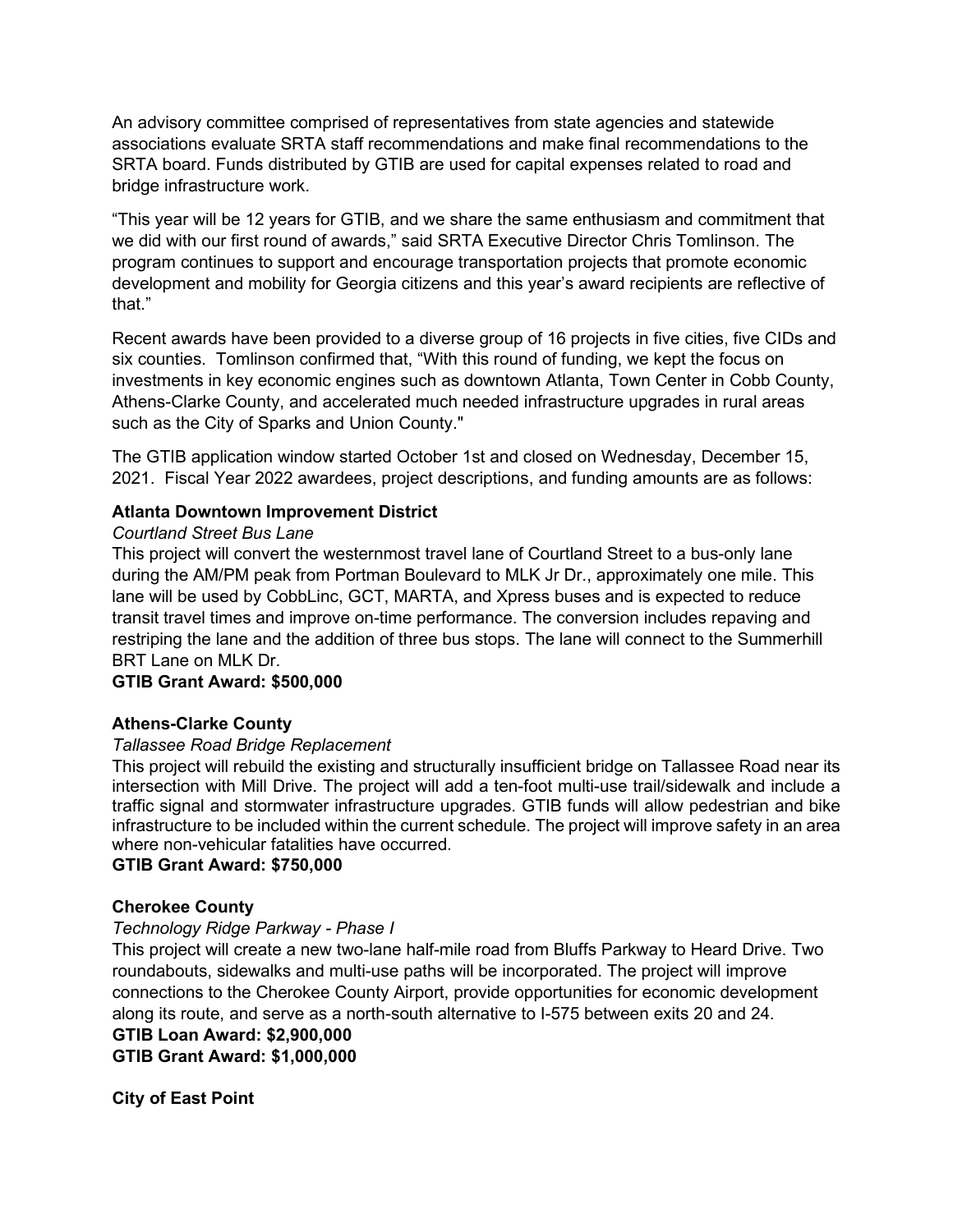#### *Janice Drive Intersection Improvements*

This project will realign the three-legged T-type intersection at Washington Road and Janice Drive to create a four-legged, signalized intersection. Left and right turn lanes will also be added to Washington Drive. The project will improve safety and reduce congestion. **GTIB Grant Award: \$504,002**

## **City of Lawrenceville**

*Intersection Improvements – Scenic Highway at Jackson/New Hope Road*

This project will improve New Hope Road northbound by converting the right turn lane to a through lane, adding a right turn and lengthening the left turn lane. An additional southbound through lane on Jackson Street and a corresponding southbound receiving lane on New Hope Road will be constructed. Together, these capacity improvements will significantly reduce congestion. Traffic signals will also be updated to improve the functional capability of the intersection.

#### **GTIB Grant Award: \$400,000**

#### **City of Nashville**

#### *Resurfacing Program*

This project will resurface three miles of roads which would typically take several years to complete. GTIB funding will allow the city to achieve economies of scale in contracting thereby creating cost savings while significantly accelerating the city's resurfacing program.

#### **GTIB Loan Award: \$241,390 GTIB Grant Award: \$600,000**

## **City of Sparks**

#### *Brushy Creek Resurfacing*

This project will resurface one mile of Brushy Creek Road from city hall to McCranie Road. GTIB funding will allow the entire resurfacing to take place at one time, accelerating project delivery and minimizing the impact of inflation.

#### **GTIB Loan Award: \$107,000 GTIB Grant Award: \$133,000**

#### **City of Union City**

#### *McClure Road Paving*

This project will pave and widen McClure Road, which is currently closed to traffic from SR 92 to the city limit, a distance of 1.24 miles. The upgraded roadway will provide access to landlocked parcels in an area that continues to experience residential and commercial growth. **GTIB Grant Award: \$750,000**

#### **City of Woodstock**

#### *Neese Road Northern Segment*

This project will widen Neese Road from Washington Avenue to Arnold Mill Road by adding a two-way left turn center lane. A roundabout will be included at the Neese Road/Washington Avenue intersection and sidewalks and multi-use paths will be provided. This final phase of the Neese Road widening project will be accelerated with GTIB funding and significantly improve north-south mobility east of I-575.

#### **GTIB Loan Award: \$2,900,000**

**GTIB Grant Award: \$1,000,000**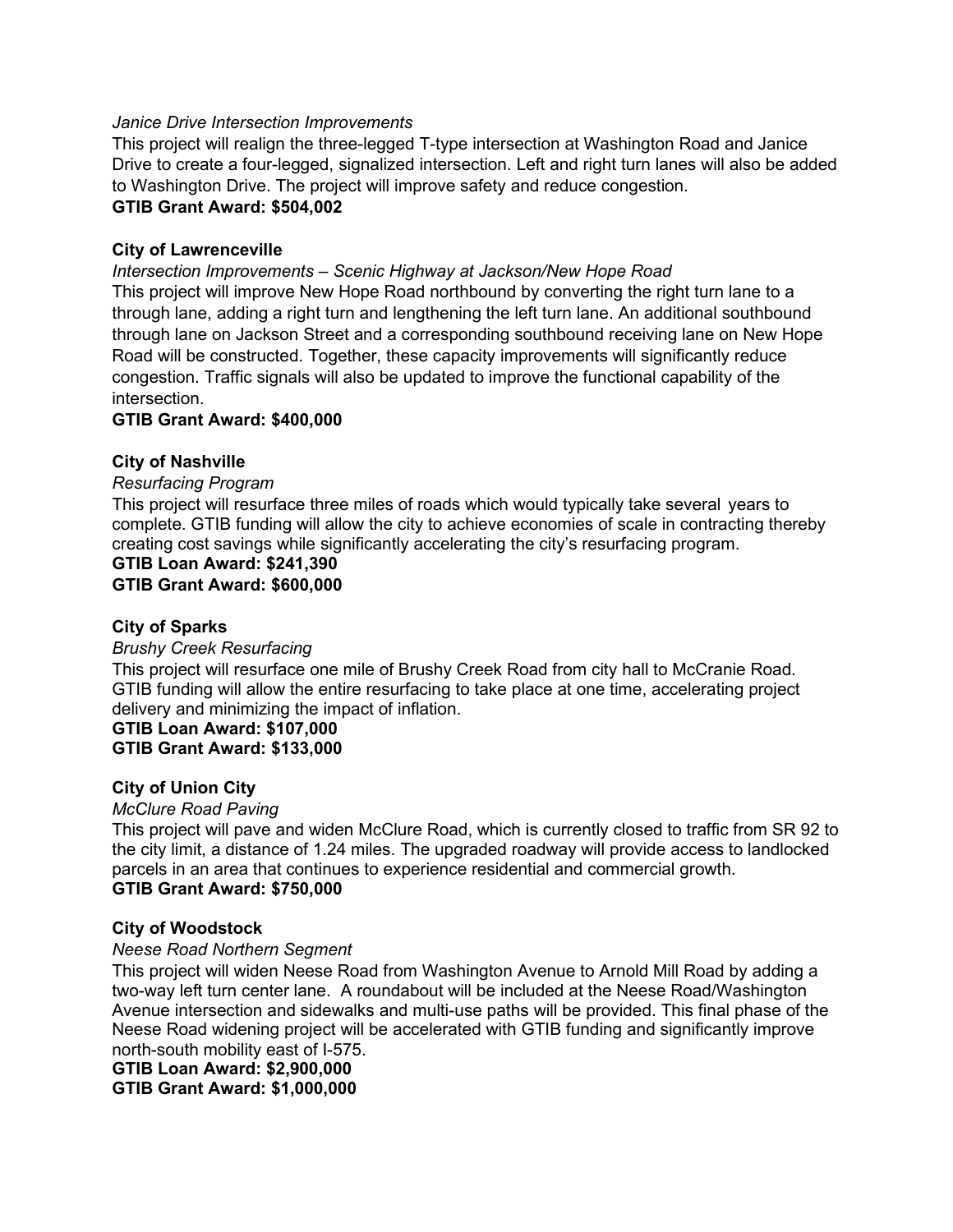# **Fayette County**

## *SR 92 at Hampton Road Improvements*

This project will improve Hampton Road's two stop-controlled intersections on SR 92 by creating a traffic light at the northern intersection and a roundabout at the southern intersection. The project will significantly reduce delays on Hampton Road and improve access to the state highway system.

#### **GTIB Grant Award: \$300,000**

#### **Forsyth County**

#### *Coal Mountain Connector*

This project will construct a new four-lane road from SR 9 to SR 369, a distance of 1.34 miles. A roundabout will be constructed on Settingdown Road, and a light will be installed at its intersection with Bridgetowne Drive. This project will improve mobility west of GA 400 and increase access to the state highway system.

#### **GTIB Grant Award: \$750,000**

#### **Gateway 85 CID**

#### *Beaver Ruin at I-85 Interchange Improvements*

This project will make capacity improvements at the Beaver Ruin Road/I-85 intersection by adding left and right turn lanes to both on and off ramps. A southbound lane on Beaver Ruin Road will also be extended through its intersection with Shackleford Road for a distance of 1,100 feet. This project will reduce delays at multiple intersections along Beaver Ruin Road and reduce backups onto I-85.

#### **GTIB Grant Award: \$750,000**

## **Gwinnett County**

## *Rowen Development Roadway Infrastructure*

This project will construct the first phase of roadway infrastructure for the Rowen Development, a 2,000-acre community in eastern Gwinnett along SR 316. A new roadway connection to SR 316 at Drowning Creek Road, two miles of new four-lane roadways with three roundabouts, eight-foot sidewalks, and a fourteen-foot multi-use trail will be built. This project will pave the way for the first phase of development within the site and help drive economic development along the SR 316 corridor.

## **GTIB Grant Award: \$1,000,000**

## **Lilburn CID**

## *Bryson Park/Hood Road Realignment at Lawrenceville Highway*

This project will realign Lilburn School Road and Jennifer Drive which currently form separate, stop-controlled intersections with Lawrenceville Highway. Both intersections will be removed allowing the two roads to intersect and form a new roundabout on Bryson Park property. A third leg of the roundabout will be built to intersect with Lawrenceville Highway and align with Hood Road to the south. A light will be placed at this third leg which eliminates three separate stopcontrolled intersections. This project will improve access to Lawrenceville Highway and provide significant safety benefits.

## **GTIB Grant Award: \$1,000,000**

## **Town Center CID**

#### *Big Shanty Road Widening*

This project will widen Big Shanty Road from two to four lanes with a raised median from Chastain Meadows Parkway to Bells Ferry Road, a distance of 2100 feet. Intersection